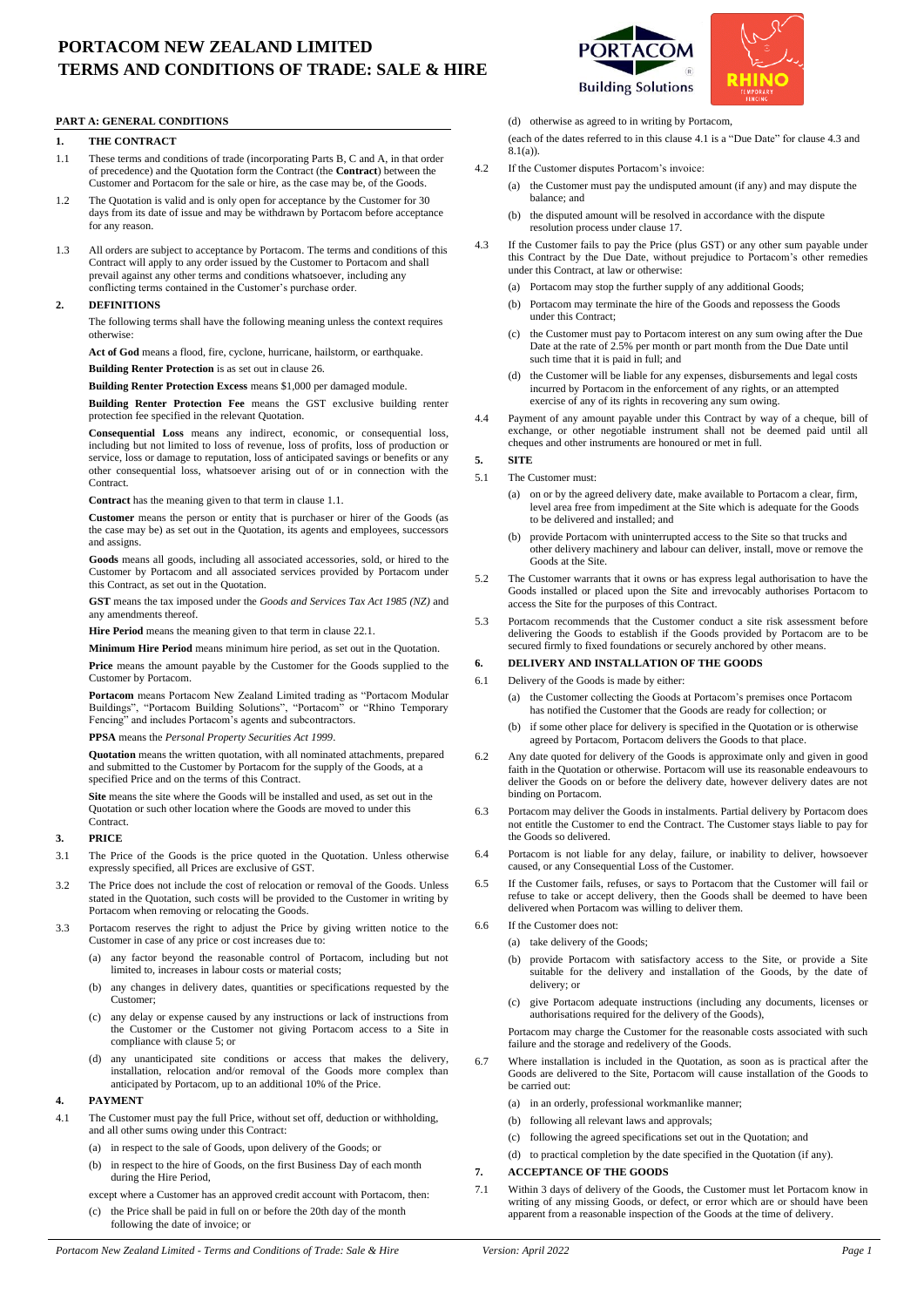



- 7.2 If the Customer does not notify Portacom in accordance with clause [7.1,](#page-0-4) the Customer is deemed to have accepted the Goods in the condition in which they were delivered and will be liable to pay the full Price without limitation.
- 7.3 If the Customer makes a valid claim following claus[e 7.1](#page-0-4) which is accepted by Portacom, then Portacom may at its sole discretion chose to do any of the following:
	- (a) replace the Goods or re-perform the associated services (or the part in question) at its own cost; or
	- (b) refund part or all of any of the Price paid.

#### <span id="page-1-7"></span>**8. CUSTOMER'S OBLIGATIONS AND WARRANTIES**

- 8.1 The Customer acknowledges and agrees that it is their responsibility to ensure that the Goods bought or hired are appropriate for the particular purpose. Portacom makes no representations to the Customer about the suitability for any Goods for any particular purpose.
- 8.2 The Customer warrants that:
	- (a) it has and shall continue to provide Portacom with all information and assistance relevant to the carrying out of the supply of the Goods;
	- (b) it has obtained all necessary resource consents and/or licences from the relevant local authority or other competent authority for the installation and use of the Goods and has informed Portacom of all matters relating to such consents;
	- (c) before commencement of any supply it shall mark all boundaries of the Site where work is to proceed and shall inform Portacom and all delivery and installation personnel and, if any soil is to be removed from Site, the place where it is to be deposited;
	- (d) the Customer has located, marked and advised Portacom of all gas pipes, water pipes, sewage lines, drainage lines, telephone cabling, and other utilities that are on, near, or adjacent to the Site before the supply of the Goods;
	- (e) all Goods will be firmly fixed to foundations or securely anchored to the ground at all times and where portable modular buildings are to be placed on a concrete floor, such floor shall have a smooth trowelled concrete finish and be level to within 3mm in no less than 3,000mm and within 5mm at any point in the floor; and
	- it has informed Portacom of any possibility of or knowledge of any subsidence, slip, erosion, flooding, or any other thing which might constitute a hazard on the Site.

#### <span id="page-1-2"></span>**9. TITLE AND RISK**

- 9.1 Title in the Goods shall:
	- (a) in respect to the purchase of Goods, not pass to the Customer until Portacom receives full payment for the Goods (and any other goods or services); and
	- in respect to the hire of Goods, always remain with Portacom and the Customer shall have no right, title or interest in the Goods other than as the hirer.
- 9.2 The Customer must not charge the Goods in any way, nor sub-hire, part with possession, grant or otherwise give any interest in the Goods or in any way prejudice or endanger Portacom's ownership or rights in the Goods while the legal and equitable title remains with Portacom, without Portacom's prior written consent.
- 9.3 Risk of damage to or loss of the Goods will pass to the Customer, in the case of the Goods to be delivered at Portacom's premises, at the time that Portacom notifies the Customer that the Goods are available for collection. Where the Goods are to be delivered other than at Portacom's premises, at the time of delivery or, if the Customer wrongfully does not take delivery of the Goods, at the time when Portacom has tendered delivery of the Goods.

#### <span id="page-1-8"></span>**10. PPSA**

- <span id="page-1-3"></span>10.1 Notwithstanding claus[e 9,](#page-1-2) the Customer acknowledges that:
	- (a) these terms create a security interest (as defined under the PPSA) in favour of Portacom in Goods:
		- (i) sold to the Customer by Portacom and that the Goods bought from Portacom remain the property of Portacom until paid for in full; or
		- (ii) hired to the Customer by Portacom for a term of more than 1 year and that the title, to the Goods, remains with Portacom at all times;
	- (b) the Customer shall act at once when requested by Portacom to do such acts and provide such information as in Portacom's opinion may be necessary or desirable to enable Portacom to perfect any security interest created or provided for by these terms, in the Goods or their proceeds with first priority; and
	- (c) to the fullest extent permitted by law, the Customer waives any rights it may have now or in the future to receive a copy of any verification statement or other confirmation related to any security interest created or provided for by or perfected in the manner contemplated by these terms.
- 10.2 In addition to the security interest referred to in clause [10.1,](#page-1-3) the Customer also grants a security interest in all present and after acquired goods as security for all moneys now and in the future owing by the Customer to Portacom.
- 10.3 The Customer agrees (to the extent allowed under the PPSA) that the Customer shall have no rights under Part 9 (Enforcement) of the PPSA.

## <span id="page-1-6"></span>**11. DEFAULT AND TERMINATION**

11.1 A "**Default Event**" will occur if the Customer:

*Portacom New Zealand Limited - Terms and Conditions of Trade: Sale & Hire Version: April 2022 Page 2*

- <span id="page-1-0"></span>(a) fails to pay any amount due to Portacom under the Contract or under any other agreement with Portacom by its Due Date;
- (b) breaches any other provision of the Contract;
- (c) wrongfully refuses the delivery of the Goods;
- purports to terminate the Contract or returns the Goods prior to the end of a Minimum Rental Period;
- (e) makes or threatens to make any voluntary or involuntary arrangement with its creditors or becomes subject to any external administration;
- (f) enters or threatens to enter into liquidation, receivership, administration or bankruptcy;
- (g) is subject to any measure by a receiver or administrator in respect of the whole or any part of its assets or if any distress or execution is levied on its assets; or
- (h) ceases, or threatens to cease, to carry on business.
- 11.2 If a Default Event occurs, Portacom may, without incurring any liability to the Customer, at once take any of the following actions:
	- (a) suspend any further deliveries to the Customer under the Contract;
	- (b) terminate the Contract by notice in writing; or
	- (c) declare all amounts due by the Customer to Portacom under this Contract to be due and payable.
- 11.3 If a Default Event occurs, all Goods where legal and equitable title is held by Portacom must be returned to Portacom immediately upon request from Portacom. The Customer must provide all necessary help to Portacom or its agents in the recovery of the Goods and will pay all fees and costs (including reasonable solicitor fees) associated with the recovery of the Goods. Failure to follow this clause constitutes a material breach of the Contract by the Customer.

# <span id="page-1-9"></span>**12. INDEMNIFICATION**

- <span id="page-1-4"></span>12.1 The Customer indemnifies and keeps indemnified Portacom against any claim, actual or potential, that may be made against Portacom or any liability, cost, loss or expense Portacom which it may incur (including but not limited to reasonable solicitor fees) that arises out of or in connection with a breach by the Customer of any of its obligations under the Contract.
- 12.2 The indemnification in clause [12.1](#page-1-4) will be interpreted and applied to the fullest extent allowed by law.

#### <span id="page-1-10"></span>**13. LIMITATION OF LIABILITY**

- 13.1 Portacom, its employees, or agents will not be liable for any loss or damage to the Client of any kind whatsoever arising out of or in connection with the Contract, except if such loss or damage is due to the negligence of Portacom, its employees, or agents.
- 13.2 Notwithstanding anything to the contrary in the Contract:
	- (a) Portacom's total aggregate liability under the Contract is limited to the amount paid by the Customer for the relevant Goods or in the case of rental, the rental value for six months for the relevant Goods; and
	- (b) Portacom shall not be liable for any indirect, economic or Consequential Loss whatsoever arising out of or in connection with the Contract.

#### **14. SAFETY**

The Customer must comply with all instructions and statutory provisions regarding the use of the Goods, including provisions on health and safety in the workplace being applicable at the time of use.

# <span id="page-1-5"></span>**15. CONFIDENTIALITY**

- 15.1 The Customer agrees to treat as confidential any information (whether written or oral) concerning pricing, trade secrets, intellectual property and other proprietary information, and any technical, business, financial or marketing information disclosed by Portacom in relation to the Contract.
- 15.2 The Customer agrees to be responsible for any breach of this clause [15](#page-1-5) by its representatives or any party acting on its behalf.

# <span id="page-1-11"></span>**16. INTELLECTUAL PROPERTY**

- 16.1 Unless otherwise specifically agreed to in writing by Portacom, all rights in the Goods, all information, solutions, samples, drawings, illustrations, descriptions, specifications or in any intellectual property issued to the Customer or published by Portacom (including any descriptions or illustrations) remains the property of Portacom.
- 16.2 Nothing in the Contract purports to grant or transfer Portacom's intellectual property rights to the Customer.

#### <span id="page-1-1"></span>**17. DISPUTE RESOLUTION**

- 17.1 If a difference or dispute between the parties arises in connection with the Contract (a **Dispute**), either party shall give the other party a written notice of dispute identifying and providing details of the dispute.
- 17.2 Notwithstanding the existence of a Dispute, subject to claus[e 11,](#page-1-6) the parties agree that during any period of such dispute both parties will continue to perform its obligations under the Contract as if no such dispute exists between the parties.
- Within 14 days after receiving a notice of dispute, the parties shall confer at least once to resolve the dispute or to agree on methods of doing so. At every such conference each party shall be represented by a person having authority to agree to such resolution or method and all discussions will be on a without prejudice basis.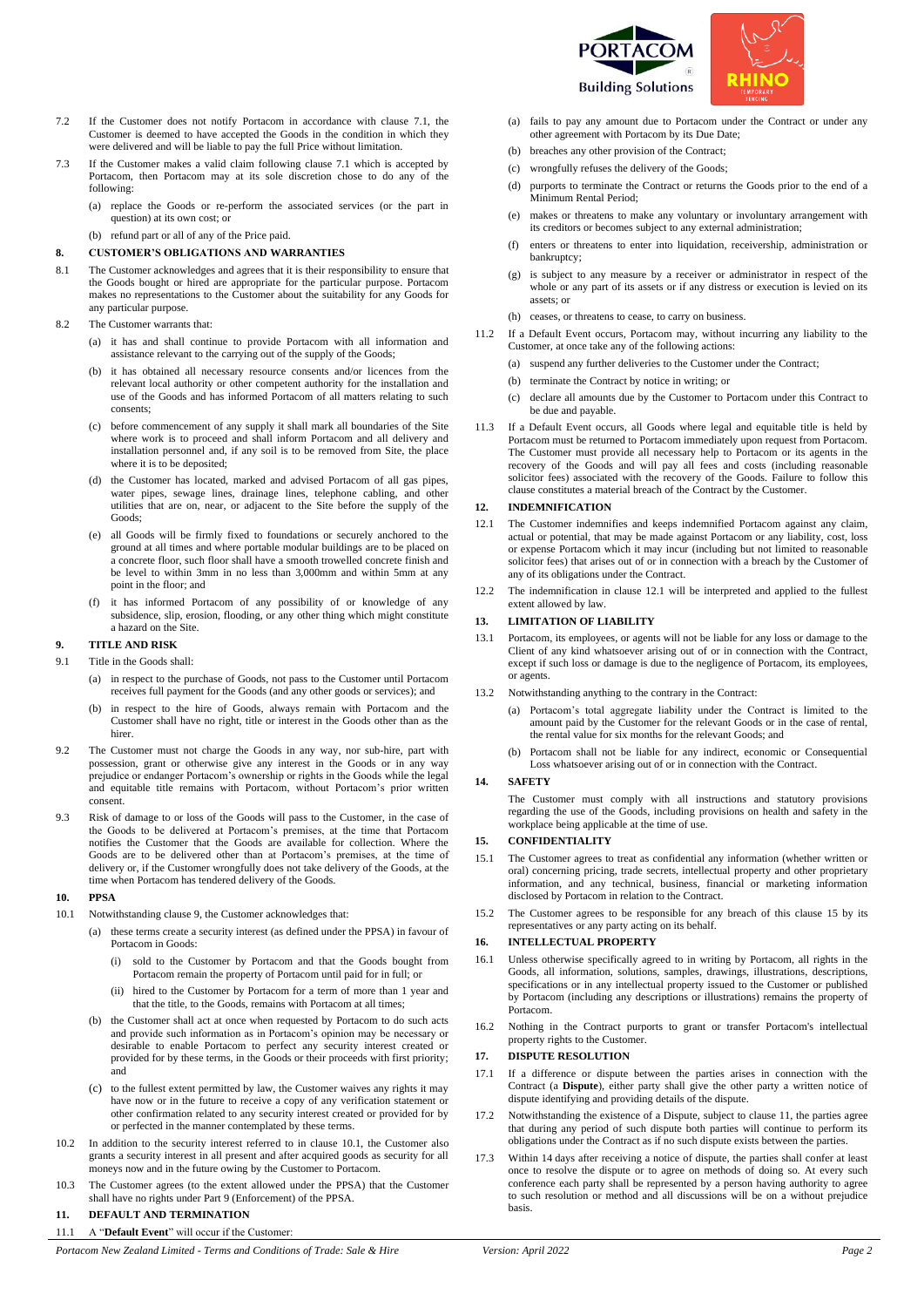

- 17.4 If the dispute has not been resolved within 28 days of service of the notice of dispute, that dispute shall be referred to a single arbitrator to be mutually agreed upon, or failing such agreement, as nominated upon the request of either party by the President for the time being of the Master Builders Association of New Zealand or his appointee and any determination shall be final and binding on the parties.
- 17.5 Nothing in this clause [17](#page-1-1) shall prejudice the right of a party to institute proceedings to enforce payment due under the Contract or to seek injunctive or urgent declaratory relief.

#### **18. TERMS TO SURVIVE THE CONTRACT**

The following clauses survive the expiry or termination of the Contract: clauses [3,](#page-0-5)  [4,](#page-0-6) [8,](#page-1-7) [9,](#page-1-2) [10,](#page-1-8) [12,](#page-1-9) [13,](#page-1-10) [15,](#page-1-5) [16,](#page-1-11) [17,](#page-1-1) [20](#page-2-1) an[d 21.](#page-2-2)

#### **19. ASSIGNMENT AND SUBCONTRACTING**

- 19.1 The Customer may not transfer any of its rights and obligations under the Contract to any other person without Portacom's prior written consent.
- 19.2 Portacom may on written notice to the Customer transfer any or all its rights or obligations under the Contract to any other person.
- 19.3 Portacom may sub-contract any of its obligations under the Contract.

#### <span id="page-2-1"></span>**20. GENERAL**

- 20.1 The failure or delay by Portacom to exercise any of its rights under the Contract will not waive or vary that or any other right and any partial exercise of any right will not prevent Portacom from exercising that or any other right.
- 20.2 Each right or remedy of Portacom under the Contract is without prejudice to any other right or remedy of Portacom whether under the Contract or at law.
- 20.3 Any part hereof being a whole part of a clause shall be capable of severance without affecting any other part of the Contract.
- 20.4 The Contract may be amended in writing by mutual agreement of the parties.
- 20.5 The parties irrevocably agree to be governed by the laws of New Zealand and the courts of New Zealand will have jurisdiction.
- 20.6 Nothing in the Contract shall be considered to constitute a partnership between the parties or constitute any party the agent of the other party for any purpose or entitle any party to commit or bind the other party in any manner or give rise to fiduciary duties by one party in favour of any other.

#### **PART B: CONDITIONS OF SALE**

In addition to the provisions contained in Part A of this Contract, the provision in this Part B will apply to all Contracts relating to the sale of Goods.

#### <span id="page-2-2"></span>**21. WARRANTIES**

- <span id="page-2-3"></span>21.1 Portacom warrants that the Goods will correspond to their specification at the time of delivery and free from defects in material and workmanship.
- 21.2 The warranty in clause [21.1](#page-2-3) does not extend to parts, materials or equipment not manufactured by Portacom. Portacom's only liability in respect of such parts, materials or equipment shall be to transfer to the Customer on the written request of the Customer, such rights as Portacom has and is entitled to transfer under any warranty or guarantee given by the manufacturer in respect of such parts, materials, or equipment.
- 21.3 Portacom's standard warranty will not apply:
	- (a) if the Customer has not notified the defects or errors in accordance with the Contract;
	- (b) if the Customer (or any other person) makes any use of the Goods after the Customer has given Portacom notice of any defect in the Goods;
	- (c) in respect of any defect in the Goods arising from any drawing, design, specification or instruction supplied by the Customer;
	- (d) in respect of any defect arising from the Goods being used or maintained in a manner other than its intended use, or from failure to follow other instructions from Portacom (whether oral or in writing);
	- (e) to defects arising from fair wear and tear, wilful damage, negligence, abnormal working conditions, misuse, alteration, or repair of the Goods without Portacom's approval; or
	- (f) if the Customer does not pay the price on its Due Date.
- 21.4 If Portacom is liable under a warranty claim, Portacom's liability will be limited to repairing or replacing the Goods or the defective part or, at Portacom's discretion, refunding to the Customer the price of the defective Goods (or a proportionate part of the price). This will be the sole and exclusive remedy for the breach of any warranties.
- 21.5 Any Goods replaced will belong to Portacom. Any repaired or replacement Goods will have the same warranties on the terms set out in this clause [21](#page-2-2) save that the applicable warranty period will be calculated from the date of delivery of the original Good.
- 21.6 Any Good which is sold as a "used Good" is sold "as is" with no warranties whatsoever, either express or implied.
- 21.7 Portacom provides no other express or implied warranties other than what is stated in this Contract and, to the extent permitted by law, all other warranties (express or implied), including any warranty of merchantability or fitness for any particular purpose, are hereby excluded.

# **PART C: CONDITIONS OF HIRE**

In addition to the provisions contained in Part A of the Contract, the provision in Part C will apply to all Contracts relating to the lease, hire or rental of Goods.

### **22. HIRE TERMS**

- <span id="page-2-0"></span>22.1 The Hire Term begins on the day the Goods are delivered to the Customer or collected from Portacom and ends upon its return to the Portacom premises from which it was released or collected, whichever is the later (**Hire Period**).
- 22.2 A Minimum Hire Period for the Goods may apply and shall be stated in Portacom's Quotation.
- 22.3 The Hire Term will cease when the Goods are returned to Portacom (either on the date and time specified on the Delivery/Pick up Docket), on Portacom repossessing the Goods by its rights under the Contract or the Customer returning the Goods prior to the end of the Minimum Hire Period for whatever reason (**Early Termination**).
- 22.4 Early Termination of a hire Contract, whether by the Customer for whatever reason, or through the exercise of Portacom's rights under the Contract, will not entitle the Customer to any refund or credit for the rest of the Minimum Hire Period.
- 22.5 Hire charges are calculated daily based on a 7-day week, will be based on a 24 hour period or part thereof and will continue to accrue over weekends and public holidays.

#### **23. USE OF THE GOODS**

- 23.1 If the Goods to be hired are used Goods, the Customer is not entitled to demand new Goods.
- 23.2 The Customer must ensure that:
	- (a) the Goods are at all times in its care, custody and control and are not moved from Site without Portacom's prior written consent;
	- (b) all necessary permits are obtained before it begins using the Goods;
	- (c) the Goods are only used for their normal and obvious purpose and in a manner which will not invalidate any insurance;
	- (d) adequate and proper measures are taken to protect the Goods from theft, damage vandalism and other risks and the Goods are kept clean and in good condition;
	- (e) the Goods are not exposed to contaminants including, but not limited to, chemicals, corrosive agents or other hazardous substances or to radiation;
	- (f) subject to clause [23.3,](#page-2-4) no repairs, maintenance, adjustments, alterations or additions to the Goods are made without Portacom's prior written consent;
	- (g) the Goods stay chattels and are at no time annexed to any land; and
	- (h) numbers, distinguishing marks, or notices on the Goods are not removed, altered, defaced, or otherwise tampered with.
- <span id="page-2-4"></span>23.3 The Customer must pay all costs related to the general use and maintenance of the Goods (including but not limited to the costs of electricity supply, fuel, light bulbs, or other consumables).

#### **24. HIRE CHARGES**

- 24.1 The Customer must pay the hire charges in accordance with the Quotation and claus[e 4.](#page-0-6)
- 24.2 Notwithstanding any other terms of this Contract, all outstanding fees and charges payable by the Customer must be paid in full upon termination or expiry of the Hire Term.

#### **25. INSURANCE**

- 25.1 The Customer must before the commencement of the Hire Term, take out insurance policies that follow the following requirements:
	- (a) broad form public liability insurance for at least \$10million per occurrence;
	- (b) if the Customer does not elect to take out Building Renter Protection, property insurance for the full replacement value of the Goods;
	- the policies be extended to protect the interests of Portacom for any vicarious liability arising out of the Customer's activities under this Contract;
	- (d) all insurance to be underwritten by an insurer approved by Portacom; and
	- (e) any excess or deductible amount to be shown on insurance certificates and the Customer is liable for any excess or deductable.
- 25.2 All the Customer's insurance policies under this clause must:
	- (a) be in the name of the Customer; and
	- (b) be current and note Portacom as an interested party.
- 25.3 The Customer must on request produce to Portacom a certificate of currency for all required policies.

#### <span id="page-2-5"></span>**26. BUILDING RENTER PROTECTION**

- 26.1 This clause 26 only applies where the Customer has chosen to take out Building Renter Protection included in the Quotation and has consistently paid the Building Renter Protection Fee.
- 26.2 The Building Renter Protection Fee, plus GST, referred to in the Quotation will automatically be charged to the Customer in addition to the hire charges each month of the Hire Period.
- 26.3 The Customer's payment of the Building Renter Protection Fee relieves the Customer of liability over the Building Renter Protection Excess for any loss or damage to any hired Goods (other than associated accessories) during the Hire Period caused by: